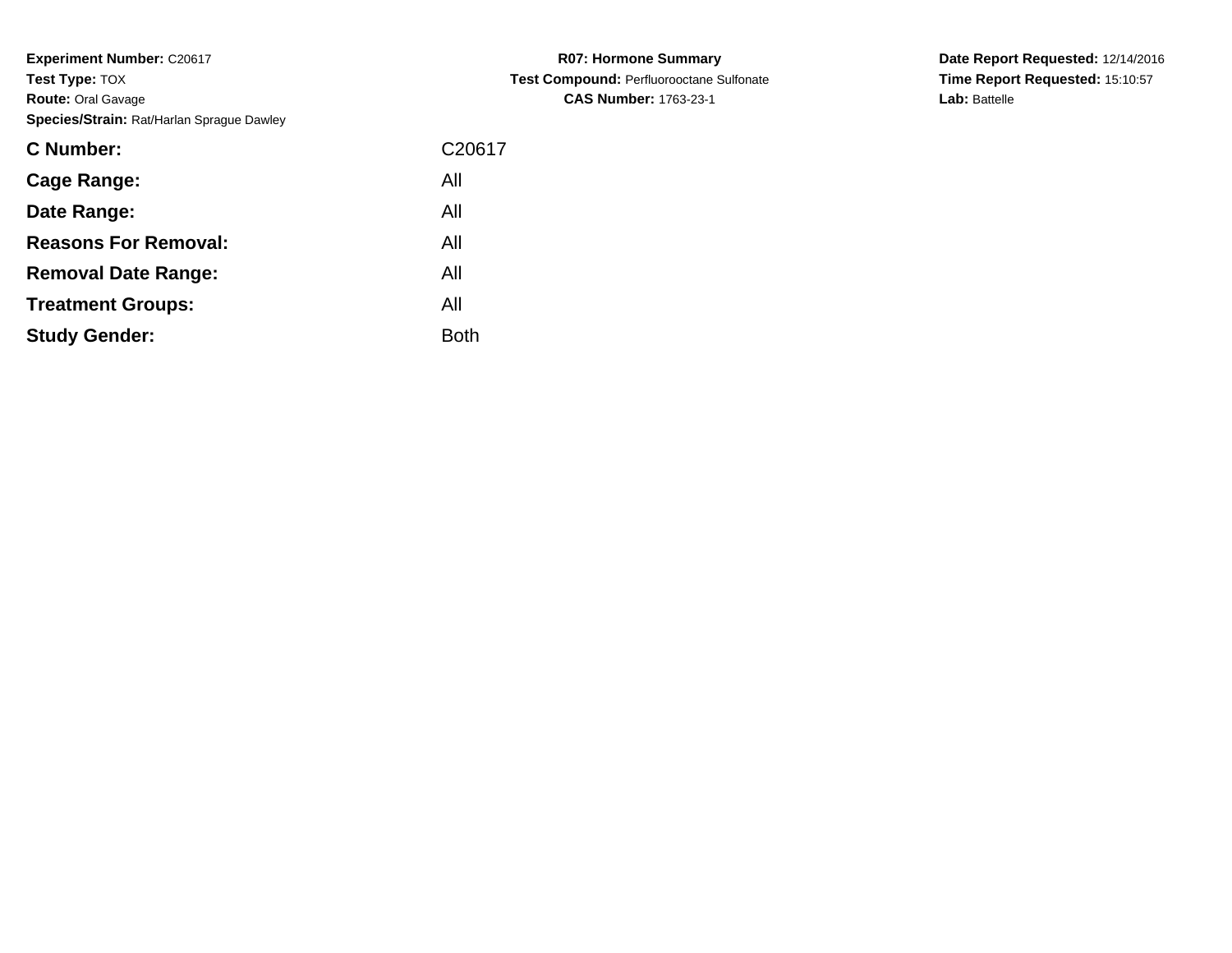## **R07: Hormone Summary Test Compound:** Perfluorooctane Sulfonate**CAS Number:** 1763-23-1

**Date Report Requested:** 12/14/2016 **Time Report Requested:** 15:10:57**Lab:** Battelle

|                                     |                                     |                            | Male                      |                                     |                            |                            |
|-------------------------------------|-------------------------------------|----------------------------|---------------------------|-------------------------------------|----------------------------|----------------------------|
| <b>Terminal</b><br><b>Sacrifice</b> |                                     |                            |                           | <b>Treatment Groups (mg/kg/day)</b> |                            |                            |
|                                     |                                     | $\mathbf 0$                | 0.312                     | 0.625                               | 1.25                       | 2.5                        |
| SD 28 - 28                          | Testosterone (ng/mL)                | $3.775 \pm 0.754(10)$      | $5.812 \pm 1.602$ (10)    | $5.074 \pm 1.718(9)$                | $4.432 \pm 1.721(10)$      | $5.576 \pm 1.167(10)$      |
| SD 28 - 28                          | Thyroid Stimulating Hormone (ng/mL) | $20.390 \pm 1.396(10)$     | $14.938 \pm 1.741(10)$    | $14.789 \pm 1.199$ (9)              | $23.330 \pm 2.942$ (10)    | $24.190 \pm 3.376(10)$     |
| SD 28 - 28                          | Triiodothyronine (ng/dL)            | $87.370 \pm 5.318$ (10) ** | $77.810 \pm 5.443(10)$    | $60.630 \pm 4.642$ (10) **          | $57.500 \pm 2.665$ (10) ** | $55.350 \pm 2.750$ (10) ** |
| SD 28 - 28                          | Free Thyroxine (ng/dL)              | $2.534 \pm 0.216$ (10) **  | $0.952 \pm 0.099$ (10) ** | $0.469 \pm 0.054$ (10) **           | $0.398 \pm 0.022$ (10) **  | $0.355 \pm 0.050$ (10) **  |
| SD 28 - 28                          | Total Thyroxine (ug/dL)             | $3.510 \pm 0.301$ (10) **  | $1.330 \pm 0.193$ (10) ** | $0.530 \pm 0.087$ (10) **           | $0.260 \pm 0.070$ (10) **  | $0.220 \pm 0.042$ (10) **  |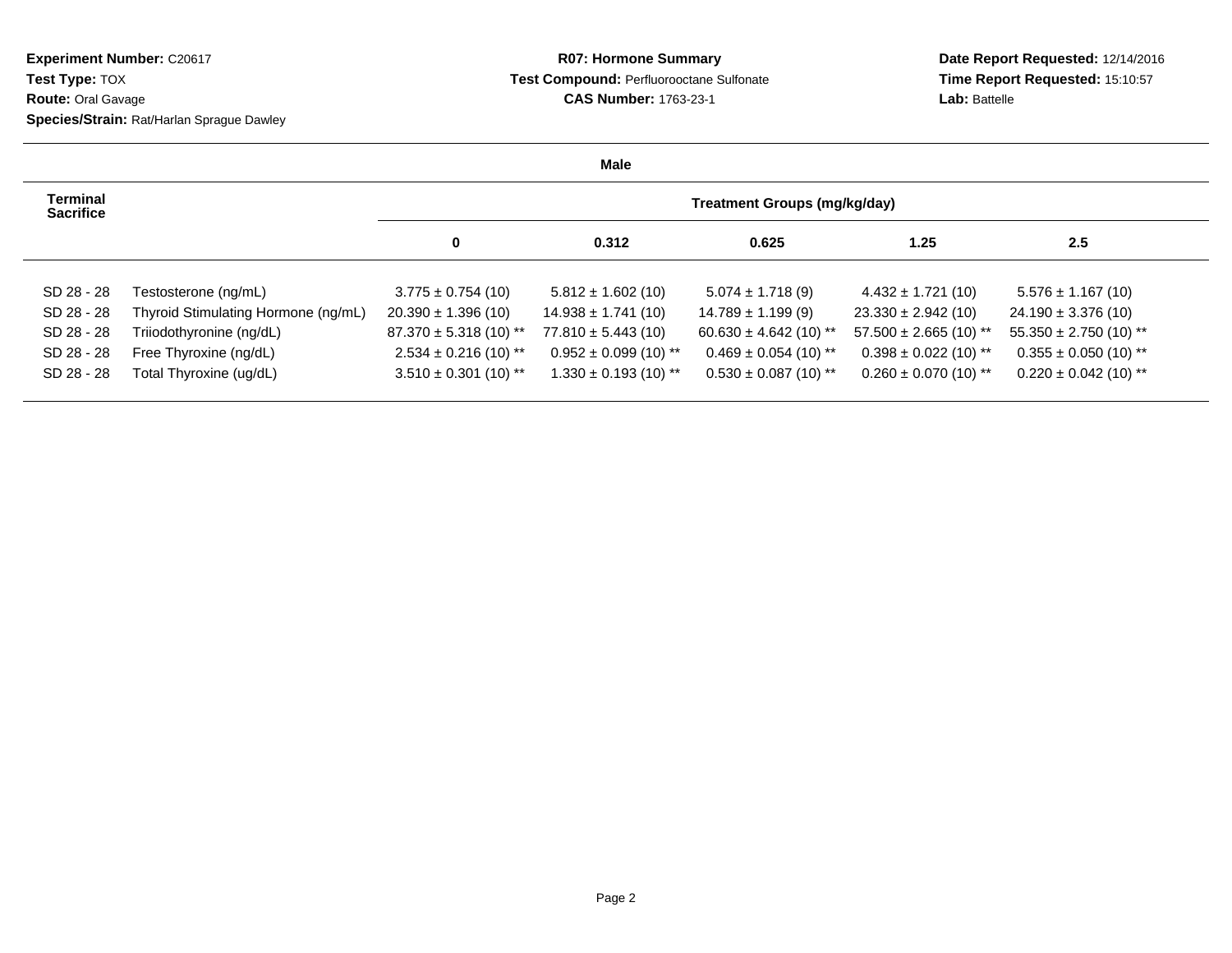| <b>Terminal</b><br><b>Sacrifice</b> |                                     | <b>Treatment Groups</b><br>(mg/kg/day) |
|-------------------------------------|-------------------------------------|----------------------------------------|
|                                     |                                     | 5                                      |
| SD 28 - 28                          | Testosterone (ng/mL)                | $1.867 \pm 0.367(10)$                  |
| SD 28 - 28                          | Thyroid Stimulating Hormone (ng/mL) | $18.900 \pm 2.394(10)$                 |
| SD 28 - 28                          | Triiodothyronine (ng/dL)            | $50.000 \pm 0.000$ (10) **             |
| SD 28 - 28                          | Free Thyroxine (ng/dL)              | $0.328 \pm 0.011$ (10) **              |
| SD 28 - 28                          | Total Thyroxine (ug/dL)             | $0.480 \pm 0.070$ (10) **              |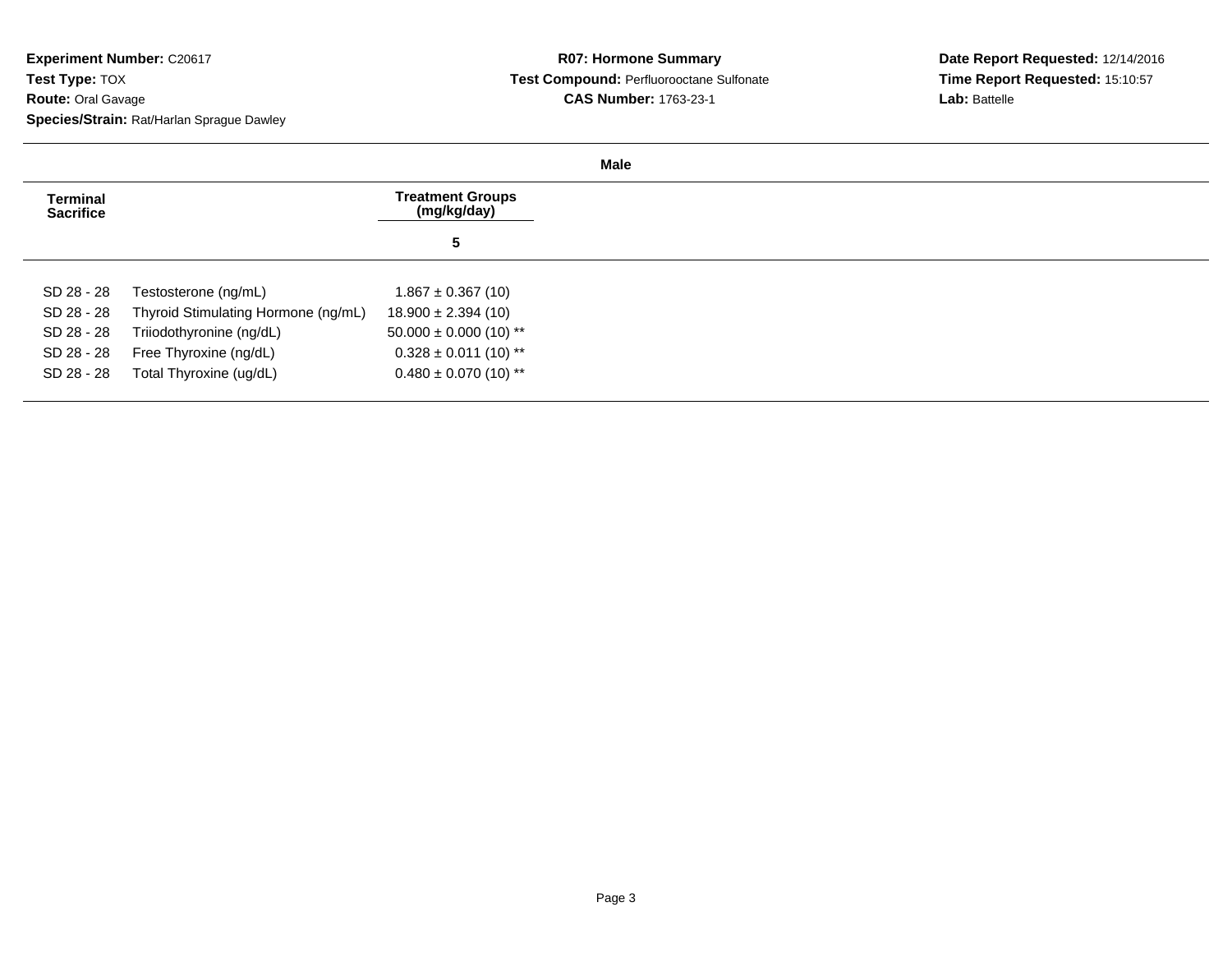## **R07: Hormone Summary Test Compound:** Perfluorooctane Sulfonate**CAS Number:** 1763-23-1

**Date Report Requested:** 12/14/2016 **Time Report Requested:** 15:10:57**Lab:** Battelle

|                                     |                                     |                            | Female                    |                                     |                            |                            |
|-------------------------------------|-------------------------------------|----------------------------|---------------------------|-------------------------------------|----------------------------|----------------------------|
| <b>Terminal</b><br><b>Sacrifice</b> |                                     |                            |                           | <b>Treatment Groups (mg/kg/day)</b> |                            |                            |
|                                     |                                     | 0                          | 0.312                     | 0.625                               | 1.25                       | 2.5                        |
| SD 28 - 28                          | Testosterone (ng/mL)                | $0.432 \pm 0.121$ (10) *   | $0.399 \pm 0.042$ (10)    | $0.510 \pm 0.060$ (10)              | $0.591 \pm 0.069$ (10) *   | $0.593 \pm 0.065$ (9) *    |
| SD 28 - 28                          | Thyroid Stimulating Hormone (ng/mL) | $12.858 \pm 0.734(10)$     | $14.762 \pm 0.875(10)$    | $12.764 \pm 0.849(10)$              | $13.254 \pm 1.145(10)$     | $14.914 \pm 1.945$ (9)     |
| SD 28 - 28                          | Triiodothyronine (ng/dL)            | $93.050 \pm 5.039$ (10) ** | $81.400 \pm 3.020(10)$    | $72.520 \pm 4.267$ (10) **          | $69.200 \pm 3.632$ (10) ** | $62.030 \pm 1.776$ (10) ** |
| SD 28 - 28                          | Free Thyroxine (ng/dL)              | $1.740 \pm 0.231$ (10) **  | $1.069 \pm 0.089$ (10) ** | $0.699 \pm 0.034$ (10) **           | $0.643 \pm 0.052$ (10) **  | $0.561 \pm 0.047$ (10) **  |
| SD 28 - 28                          | Total Thyroxine (ug/dL)             | $2.210 \pm 0.235$ (10) **  | $1.110 \pm 0.123$ (10) ** | $0.550 \pm 0.073$ (10) **           | $0.330 \pm 0.067$ (10) **  | $0.350 \pm 0.087$ (10) **  |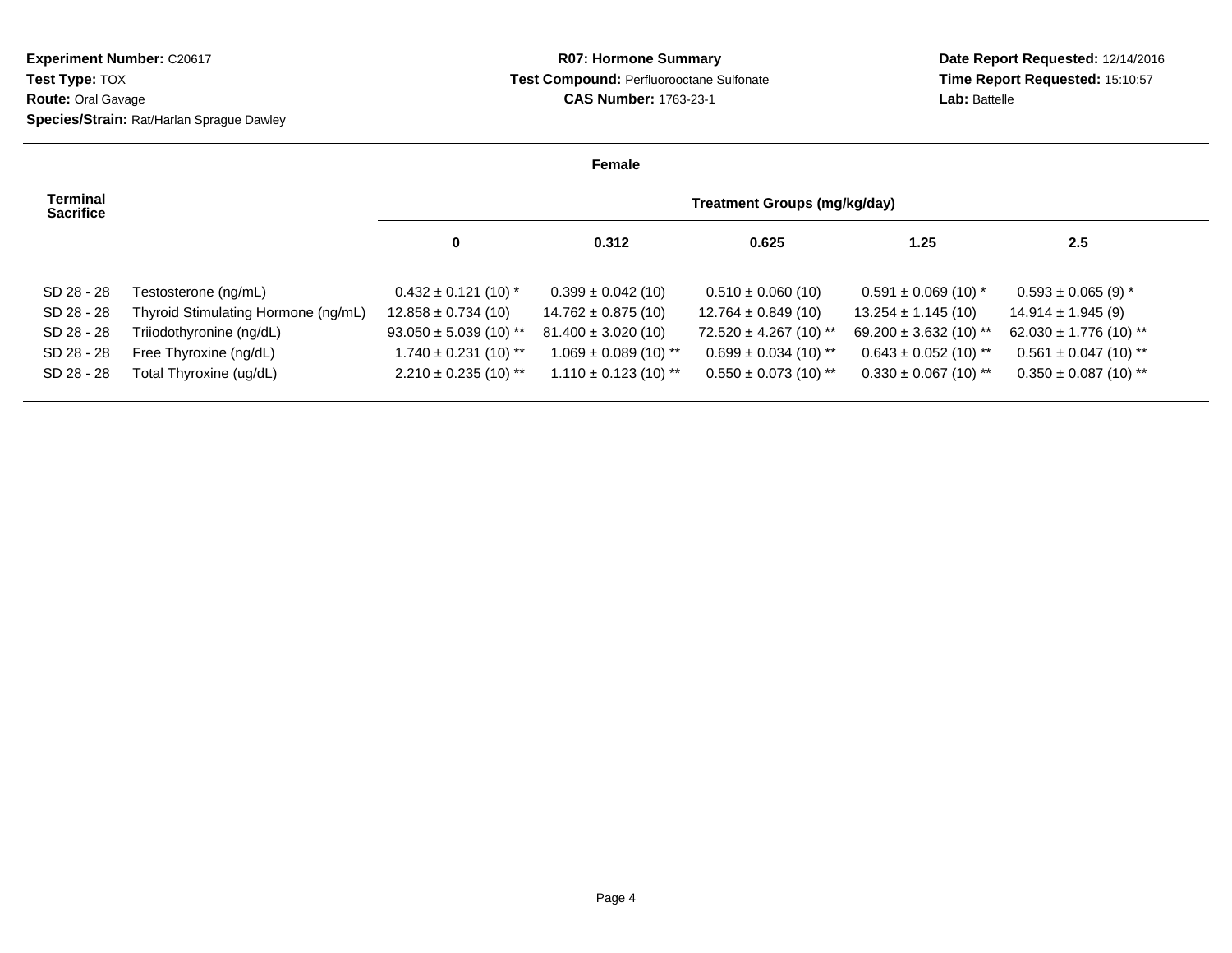| <b>Terminal</b><br><b>Sacrifice</b> |                                     | <b>Treatment Groups</b><br>(mg/kg/day) |
|-------------------------------------|-------------------------------------|----------------------------------------|
|                                     |                                     | 5                                      |
| SD 28 - 28                          | Testosterone (ng/mL)                | $0.451 \pm 0.051$ (9)                  |
| SD 28 - 28                          | Thyroid Stimulating Hormone (ng/mL) | $15.356 \pm 0.728$ (9)                 |
| SD 28 - 28                          | Triiodothyronine (ng/dL)            | $51.567 \pm 1.434$ (9) **              |
| SD 28 - 28                          | Free Thyroxine (ng/dL)              | $0.479 \pm 0.030$ (9) **               |
| SD 28 - 28                          | Total Thyroxine (ug/dL)             | $0.378 \pm 0.046$ (9) **               |